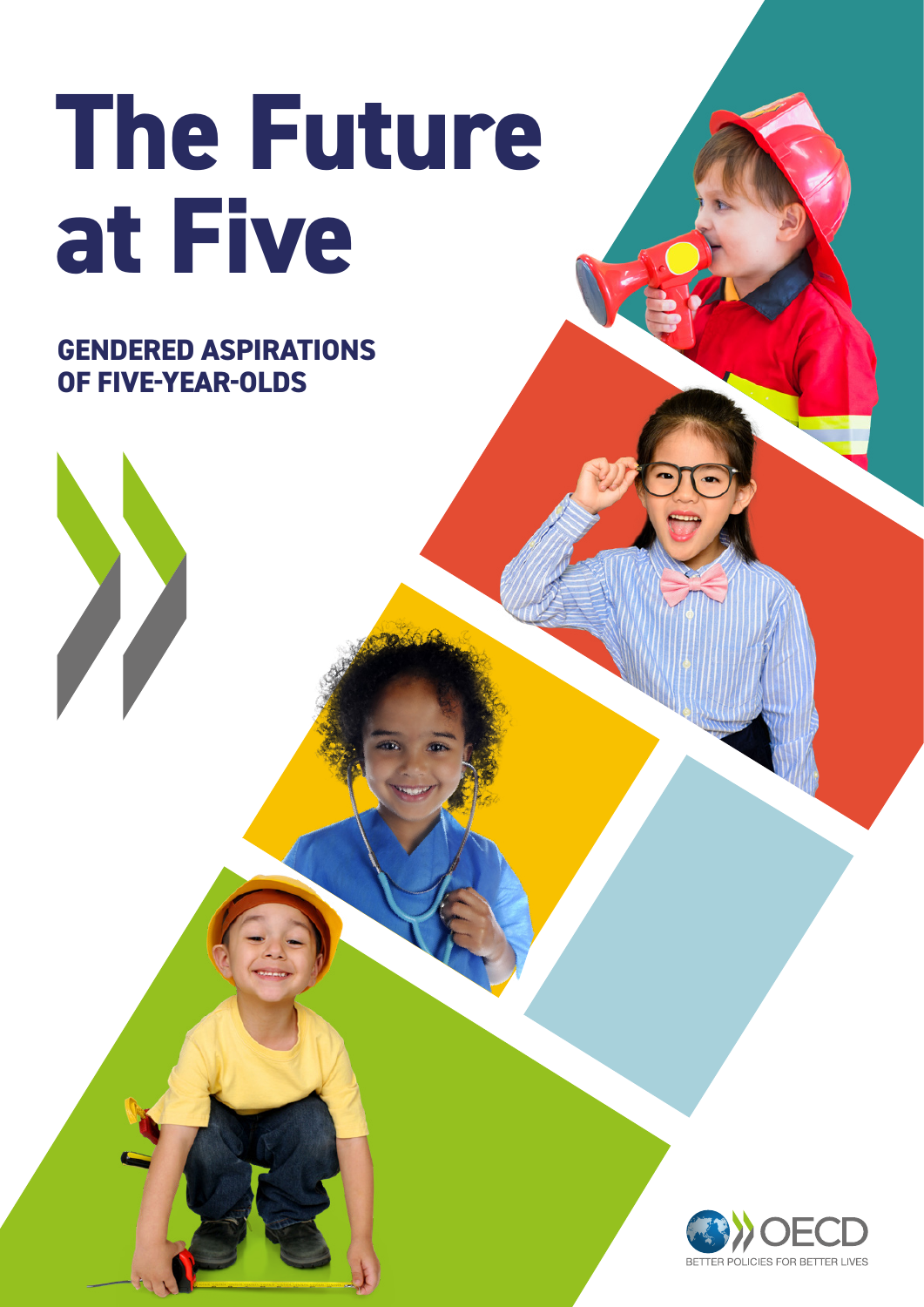## **FIVE-YEAR-OLDS SPEAK ABOUT THEIR FUTURES**

## **GENDER NORMS ARE EVIDENT IN WHAT MANY CHILDREN SAY AT FIVE ABOUT WHAT THEY WANT TO BE OR DO WHEN THEY GROW UP.**

**Children's career aspirations are linked to their motivation and persistence at school, their subject choices, and even to their later occupations.1** 

However, these early aspirations can be constrained by traditional expectations and stereotypes, meaning children limit their horizons and ambitions.

**1 in 4**  of the 30 most popular roles selected by girls are in traditionally female-dominated occupations.



More than **1 in 2** of the top 30 roles specified by boys are in traditionally maledominated fields.



**Findings based on ±4 000 five-year-olds in England and Estonia.** **The International Early Learning and Child Well-being Study (IELS) is an in-depth analysis of five-year-olds' cognitive and socialemotional development.** The study also collects a wealth of contextual information from parents and educators, and provides children the opportunity to give their own perspectives on their lives.



For example, Croll (2008).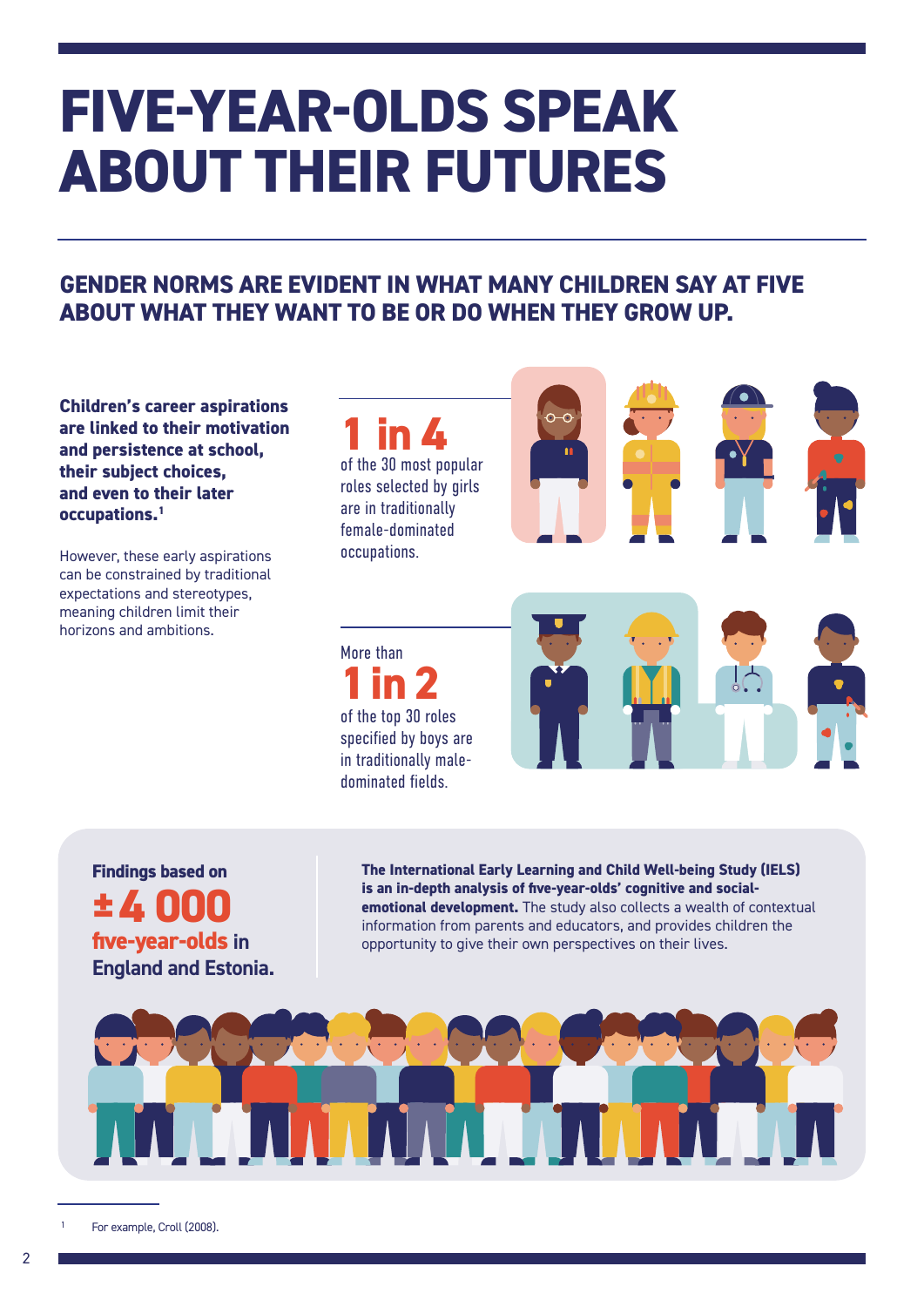**Five-year-old girls aspire to careers that involve caring for others, whereas boys tend towards traditionally maledominated roles** 

Roles like veterinarian, doctor and nurse were more popular with girls, while more boys preferred transportation and construction roles.

## **Family background relates more strongly to the choices made by boys**

Roles such as doctor and pilot were popular among boys from advantaged backgrounds, while boys from disadvantaged backgrounds more commonly wanted to be in the armed forces or to drive lorries or trucks.

## **Girls and boys are equally likely to choose STEM-related roles**

Girls and boys from advantaged backgrounds were more likely to want to be a scientist or an engineer than children from disadvantaged backgrounds.



 $\bullet$ 

**Children's early skill development is related to their perceptions of their futures**

> Children who aspired to be creative or performing artists had high average socialemotional skills.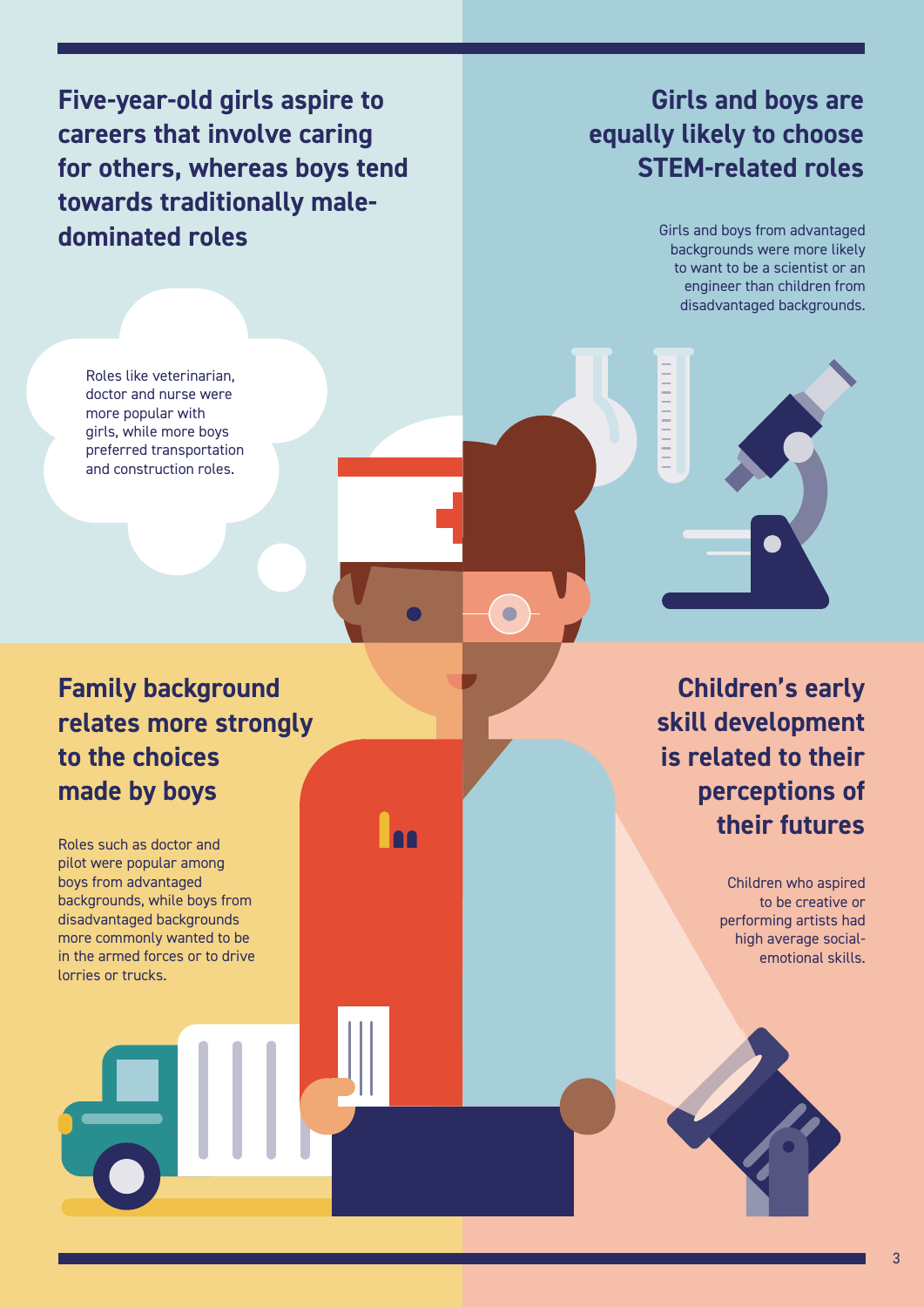## **TABLE 1: THE TOP 30 ASPIRATIONS OF FIVE-YEAR-OLD GIRLS AND BOYS2**

| <b>GIRLS</b>                                            | <b>RANK</b> | <b>BOYS</b>                     |
|---------------------------------------------------------|-------------|---------------------------------|
| <b>Teacher</b>                                          |             | Police officer                  |
| Veterinarian                                            | 2           | Athlete/sportsperson            |
| Doctor                                                  | 3           | Fire fighter                    |
| Hairdresser                                             | 4           | <b>Builder</b>                  |
| Police officer                                          | 5           | <b>Teacher</b>                  |
| Dancer                                                  | 6           | Parent                          |
| Parent                                                  |             | <b>Fictional character</b>      |
| <b>Fictional character</b>                              | 8           | Doctor                          |
| Artist                                                  | 9           | Armed forces                    |
| Chef/cook                                               | 10          | Bigger/older                    |
| Athlete/sportsperson                                    | 11          | Pilot                           |
| Musician                                                | 12          | Driver (type unspecified)       |
| Shop sales assistant                                    | 13          | Scientist/engineer              |
| Royalty                                                 | 14          | Work with/be with father        |
| <b>Nurse</b>                                            | 15          | Car, van or taxi driver         |
| Pet groomer/animal care worker                          | 16          | Chef/cook                       |
| <b>Dentist</b>                                          | 17          | Someone who works (unspecified) |
| Fire-fighter                                            | 18          | Someone who plays               |
| Bigger/older                                            | 19          | <b>Bulldozer driver</b>         |
| Scientist/engineer                                      | 20          | Train, bus or tram driver       |
| Beautician or related worker                            | 21          | Pet groomer/animal care workers |
| Sports coach                                            | 22          | Musician                        |
| Ambulance worker                                        | 23          | Astronaut                       |
| A sibling                                               | 24          | Truck or lorry driver           |
| Pilot                                                   | 25          | Farmer                          |
| <b>Builder</b>                                          | 26          | Shop sales assistant            |
| Creative/performing artists<br>not classified elsewhere | 27          | Ninja                           |
| Natural creature (animal, fish, insect)                 | 28          | Inventor                        |
| Shop-keeper                                             | 29          | Work with computers             |
| Child-care worker                                       | 30          | Car mechanic                    |

<sup>2</sup> The Top 30 aspirations for girls and boys included in Table 1 above reflect over 80% of valid responses. Children's responses were coded, where possible, with the International Standard Classification of Occupations 2008 (ISCO-08; International Labour Office, 2008).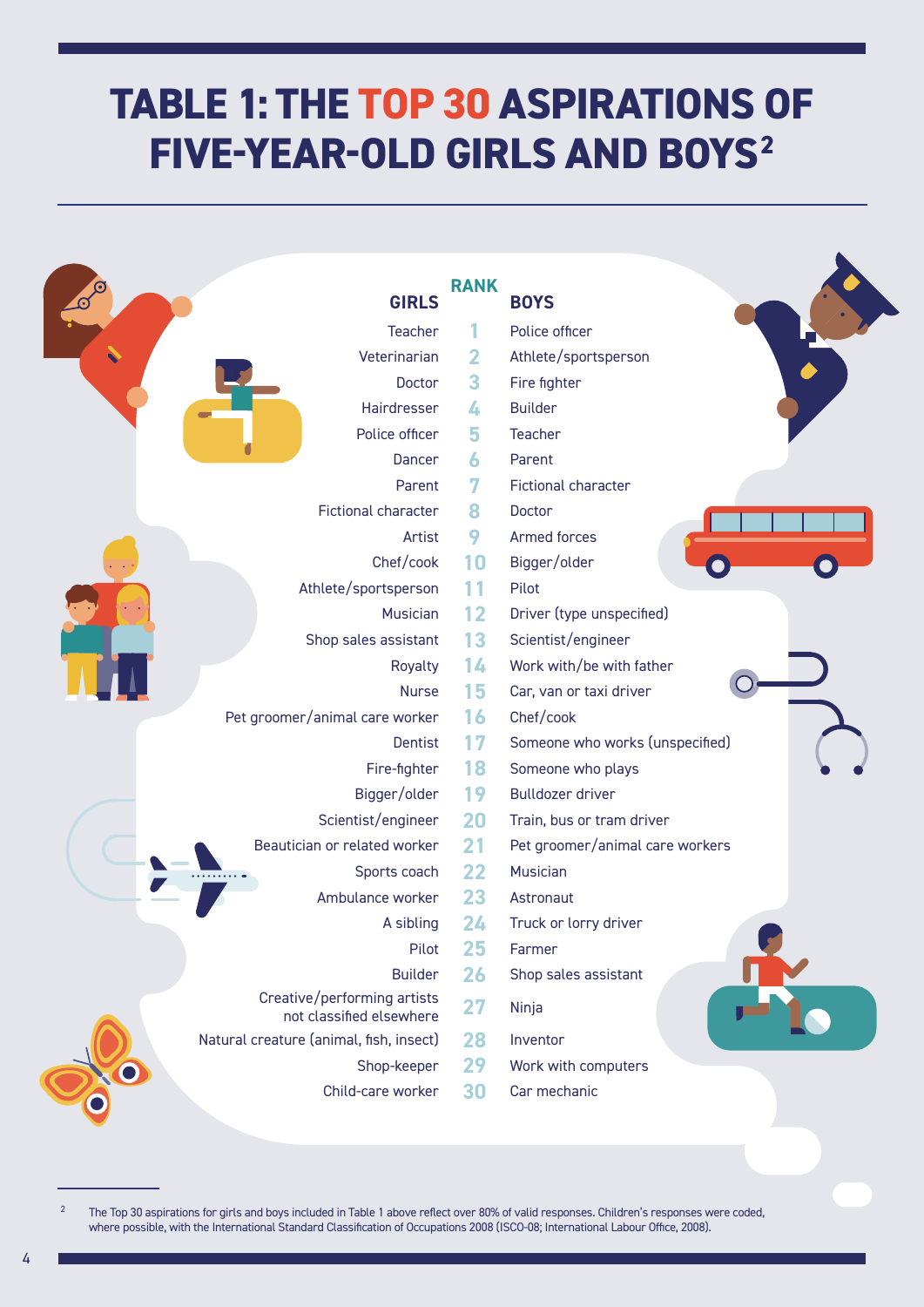## **ALTHOUGH GIRLS AND BOYS HAVE SOME SIMILAR ASPIRATIONS, CLEAR DIFFERENCES EXIST**

### **Half of the top 30 roles specified by children are favoured by both girls and boys,** including the wish to be a police officer, teacher, doctor and a cook/chef.



## **AND GENDER STEREOTYPES ARE MOST EVIDENT AMONG BOYS**

Studies with older cohorts of children<sup>3</sup> have previously shown that children's career aspirations are strongly shaped by gender-specific ideas about certain jobs. This study indicates that these gendered ideas are already entrenched by the age of five years.

**Girls are often more concrete than boys on the job or occupation they want to do when they grow up.** On average, the types of roles stated by girls require higher qualifications and are better paid than the roles favoured by boys.

Girls are more likely to nominate jobs that are maledominated (like police officer and fire-fighter) than boys are to aspire to roles that are less traditional for men. Nonetheless, the most popular aspiration among five-yearold girls is to be a teacher and, internationally, 68 percent of teachers are women.4

Girls and boys are equally likely to say that they want to be parents when they grow up.



<sup>3</sup> Examples include: the Drawing the Future study undertaken with 7- and 11–year-olds (Chambers, Kashefpakdel, Rehill, J. & Percy, 2018), analyses of Millennium Cohort Study data on aspirations collected at age 7 (Flouri, Tsivrikos, Akhtar & Midouhas, 2015), findings from a large-scale survey of the aspirations of 12- and 13-year-old children in England (Archer, DeWitt & Wong, 2014) and findings from the Programme of International Student Assessment (PISA) on the career aspirations of 15-year-old students (Mann, Denis).

Quotes from children involved in the IELS.

International Labour Organisation (ILO, 2020).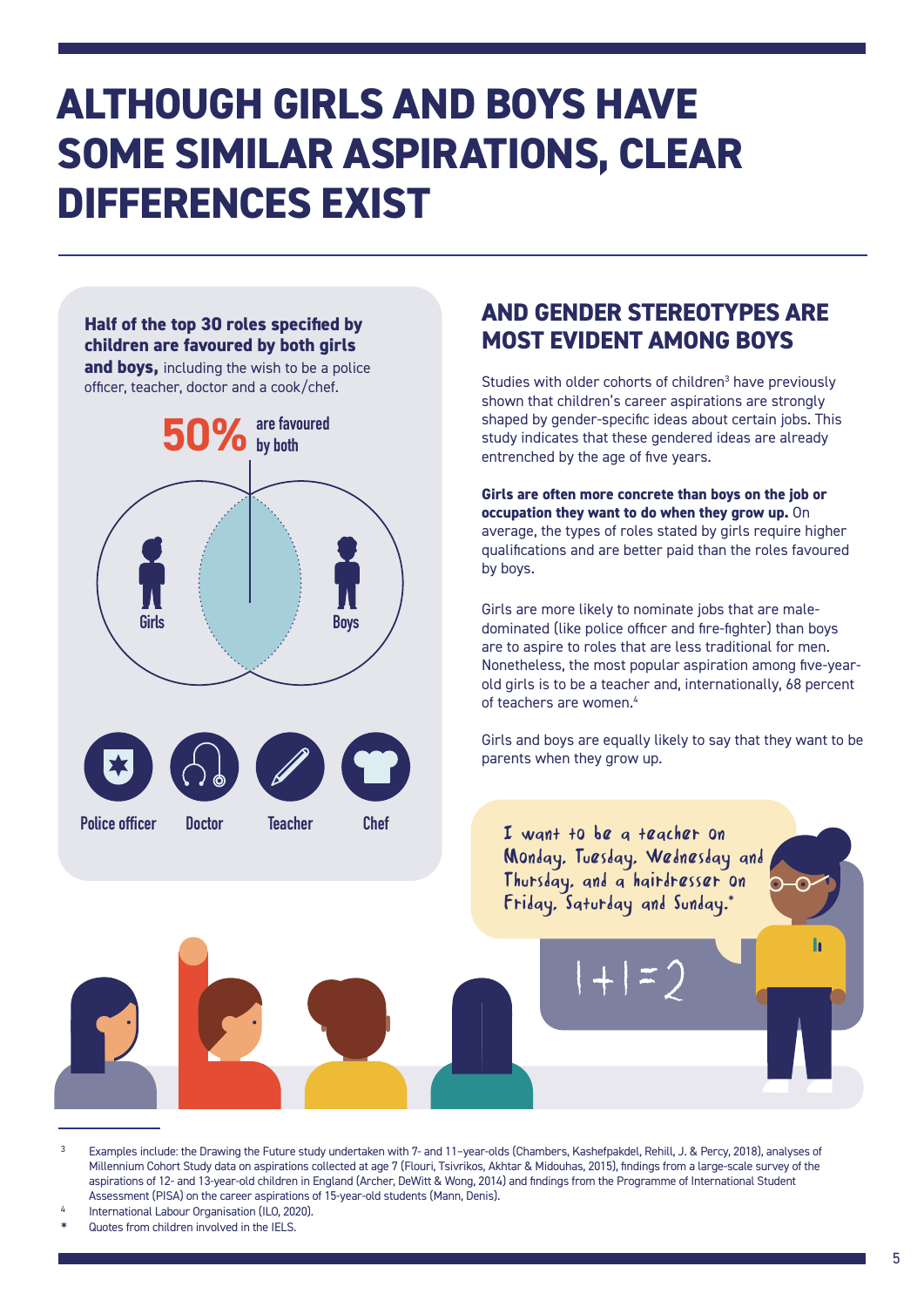**The most frequent career choice for five-yearold boys is to be a police officer,** followed by athlete or sportsperson and then fire fighter. Protective services professions, which include police officers and fire fighters, are 84 percent male.<sup>5</sup>

The fourth most common aspiration of five-year-old boys is to work as a builder or in a construction-related field. Men account for 97 percent of employment in construction and related trades.<sup>6</sup>

> I want to be an inventor. I already practise at home with cardboard boxes.

### **Boys are more likely than girls to favour being:**

- farmers
- train, bus, tram, truck or lorry drivers
- inventors
- car mechanics
- astronauts
- in the armed forces

I want to be able to drive an electric Volvo. Two states of the state of the state of the state of the state of the state of the state of the state of the state of the state of the state of the state of the state of the state of the state of the sta

- International Labour Organisation (ILO, 2020).
- International Labour Organisation (ILO, 2020).

## **Girls are also much more likely than boys to want to be a:**

- veterinarian
- dentist
- hairdresser • dancer
- **beautician** • sports coach
- royal
- ambulance worker
- nurse
- I want to be a vet because I get to help my favourite animals and might work with dogs.

**Girls are more likely than boys to nominate roles that involve an element of protecting, helping or caring for others.**

These include female-dominated professions such as teacher and nurse, occupations that are largely gender-balanced (e.g. doctor, veterinarian), as well as protective services professions that continue to be male-dominated. The latter include police officer, fire fighter and ambulance worker.



a nurse and help to make people better.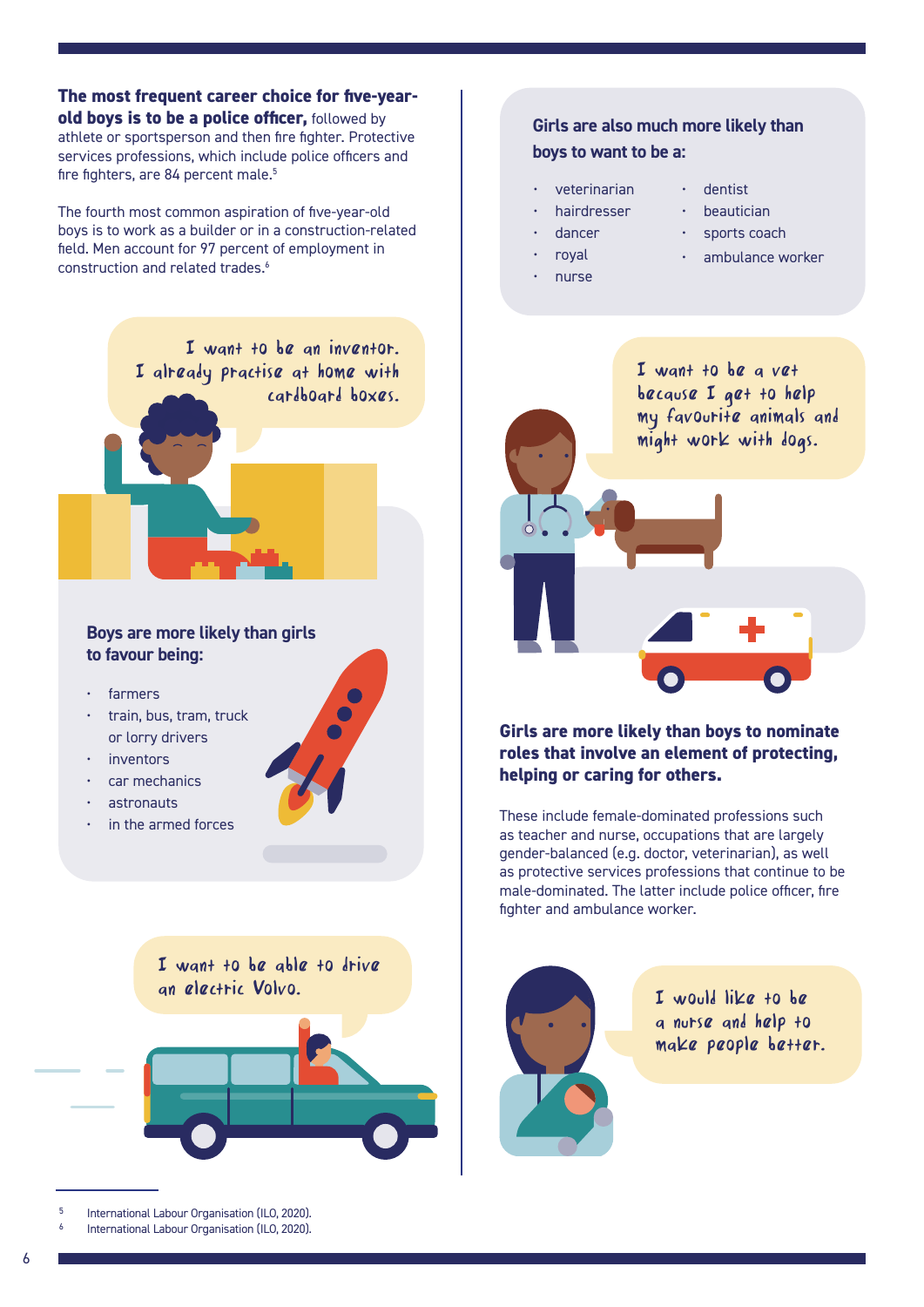## **EVEN WHEN GENERAL ASPIRATIONS OVERLAP THERE ARE STEREOTYPICAL DIFFERENCES**

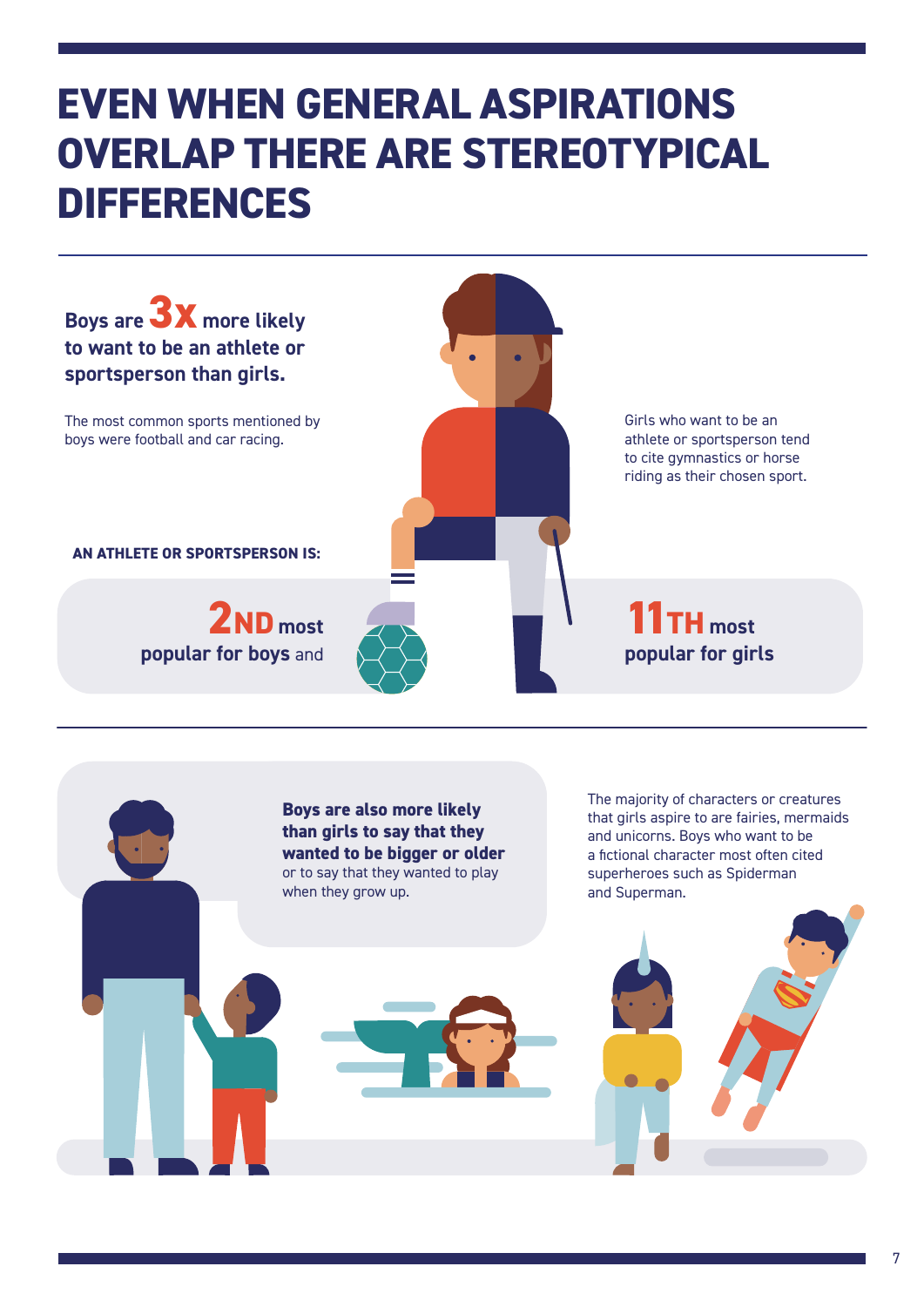## **CHILDREN ASPIRE TO ROLES THAT ARE FAMILIAR TO THEM**

Most of the future roles children aspire to are likely known to them from their family or community, or from books, television and films. **Children identify jobs undertaken by adults they have contact with**, such as in their school or early childhood centre, and in the dayto-day activities they undertake with their parents. They also draw inspiration from books and media entertainment.

I want to be the director of the kindergarten. Then I can write in the computer.





**15%** of children aspire to roles that are the same as or very similar **to their parents' occupations.** Other family members can also be influential, with children mentioning their grandparents, siblings, aunts and uncles in their responses.

I want to be a hairdresser because my Auntie is. She gives me haircuts.

Of the children who state that they want to do exactly the same job as a parent (3 percent) (e.g. "I'd like to be a postman like daddy"), nine out of ten girls want to do the same job as their mother and a similar proportion of boys mention their father.

**The 14TH most popular future aspiration stated by boys is working with or being with their father**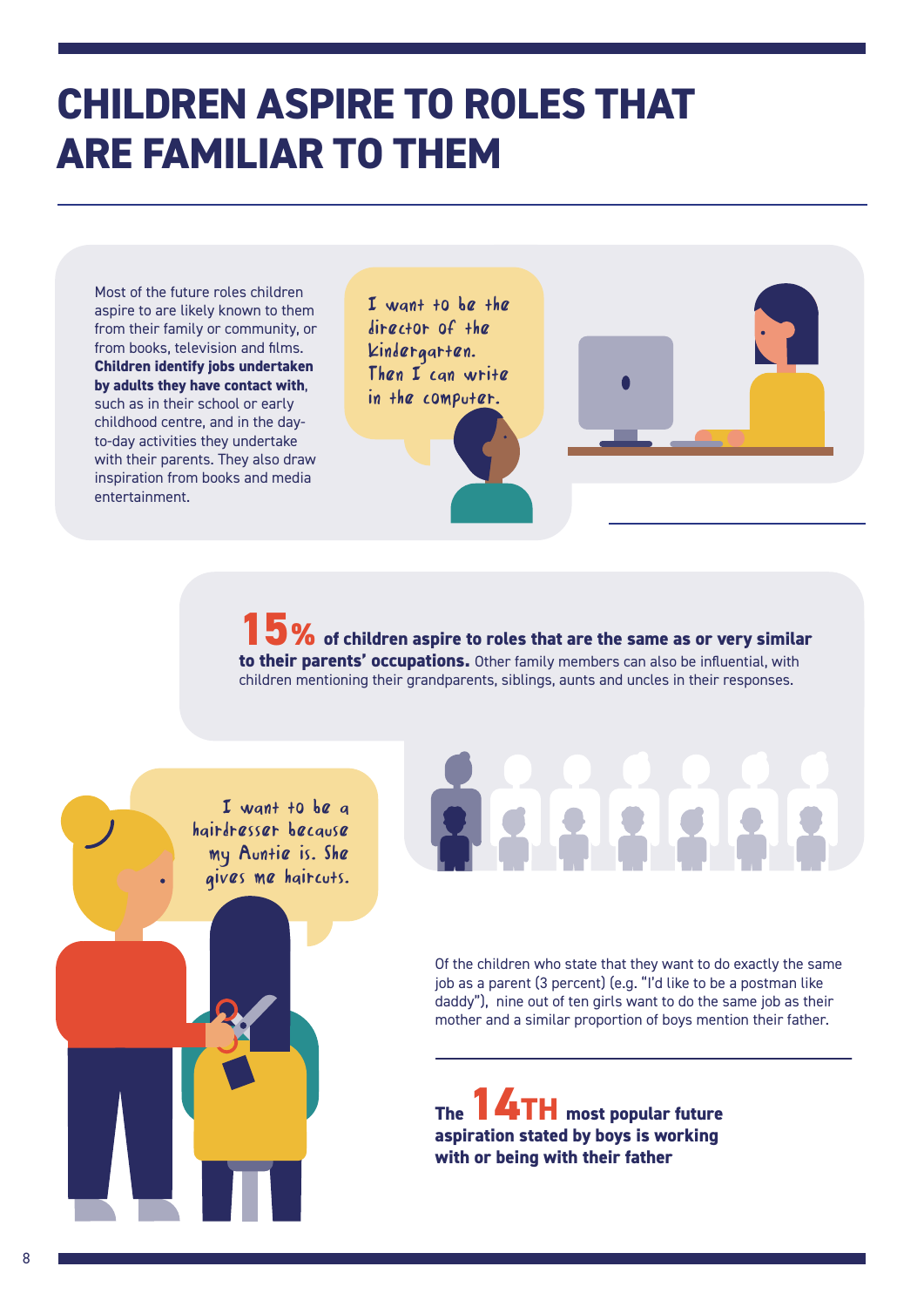## **SOCIO-ECONOMIC STATUS DOES NOT HAVE A LARGE INFLUENCE ON CHILDREN'S PREFERENCES**

Consistent with other studies on children's career aspirations, IELS did not find strong associations between socio-economic status (SES) and five-year-olds' future career intentions. As noted in these previous studies, **the aspirations of children from advantaged and disadvantaged backgrounds are more striking for their similarities than their differences.**

### **TABLE 2A:** CAREER CHOICES OF GIRLS IN THE TOP AND LOWEST SES QUARTILES



**7 OUT OF THE 10 most popular career aspirations are the same for girls in the top and bottom SES quartiles.**

Artist, musician and scientist or engineer appear for high-SES girls and not low-SES girls, while shop sales assistant, fire fighter and royalty appeared in the top 10 of girls in the lowest SES quartile and not of those in the top quartile.

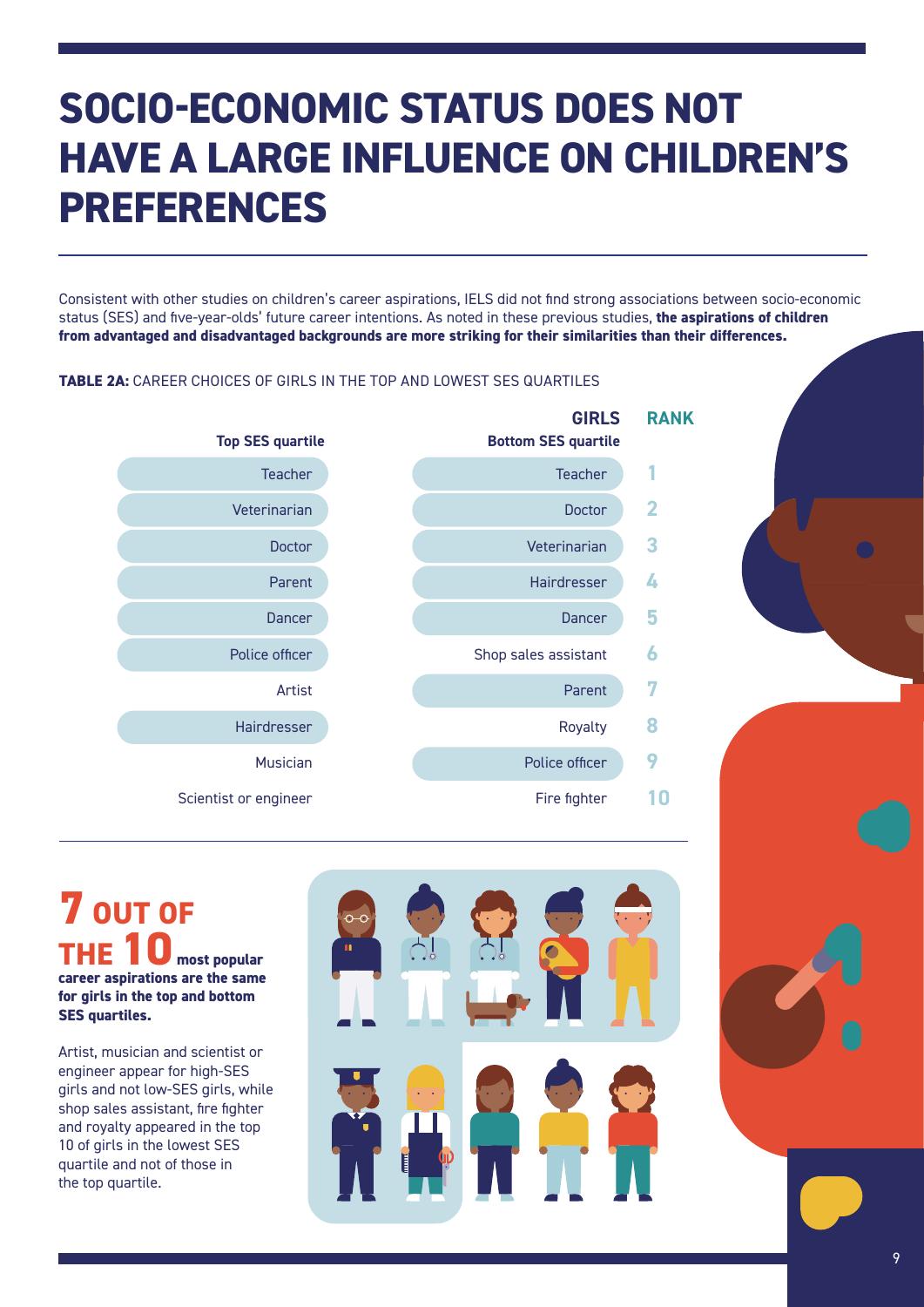### **TABLE 2B:** CAREER CHOICES OF BOYS IN THE TOP AND LOWEST SES QUARTILES



**There is also commonality across the career aspirations of boys from high- and low-SES backgrounds.** The top four aspirations are in fact the same. Aspirations in the top 10 for high-SES boys and not for low-SES boys include doctor, pilot, chef and scientist or engineer. Armed forces, being a fictional character such as a superhero and the wish to be bigger/older are among the top 10 choices of lower SES boys and not of higher SES boys.



Boys with an immigrant background, $7$  however, tended to aspire to roles that are more qualified and higher paid than other boys, while the aspirations of girls with and without an immigrant background are similar.

An immigrant background is defined as having at least one parent born outside of the country in which the child participated in IELS.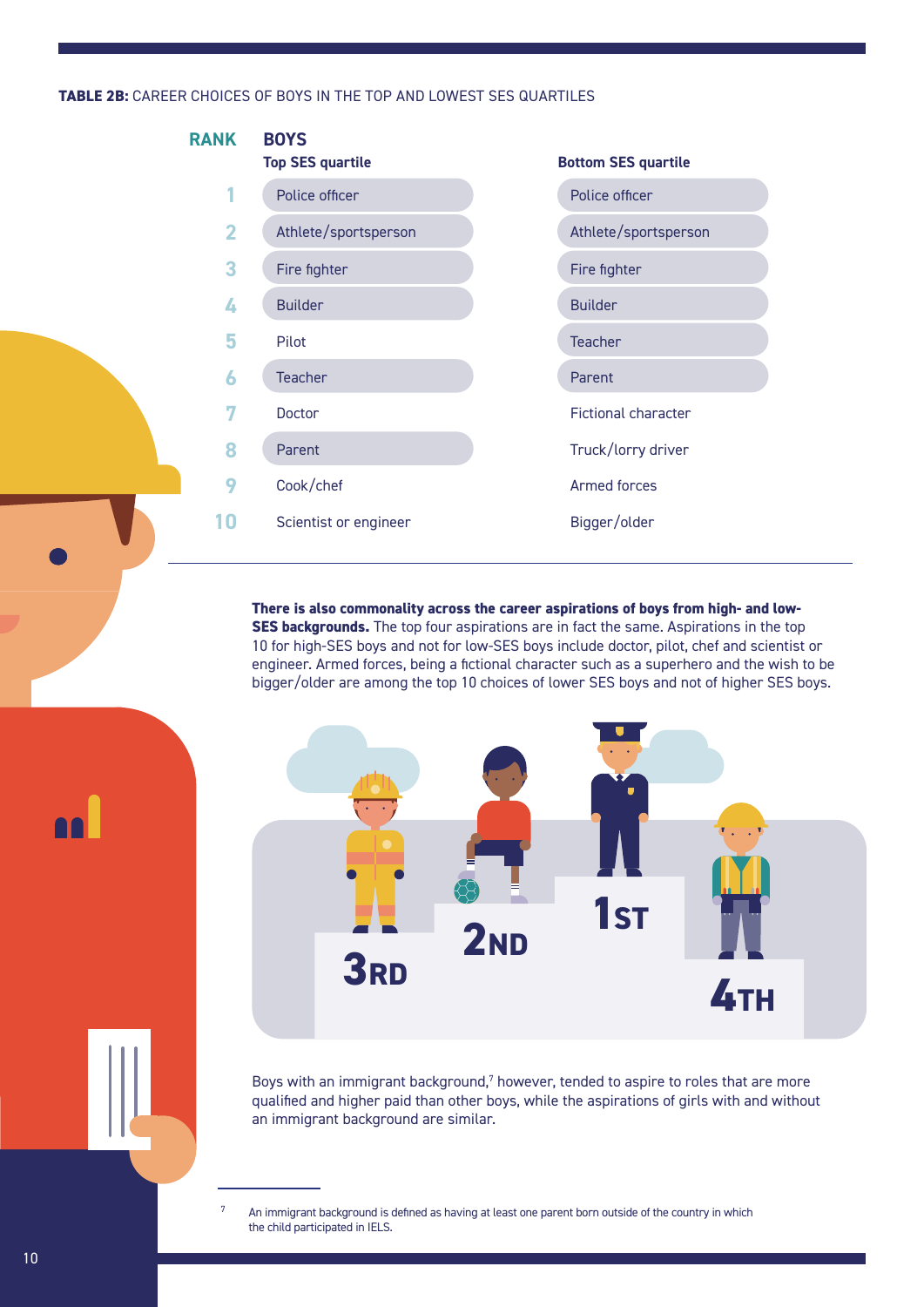## **EARLY SKILL DEVELOPMENT IS RELATED TO CHILDREN'S VIEWS OF THEIR FUTURES**



### **Some aspirations are associated with particularly high early literacy and social-emotional skills.**

Aspiring to be a scientist or engineer was associated with particularly high emergent literacy scores,<sup>9</sup> while the role associated with the highest average social-emotional skills<sup>10</sup> score was to be a pet groomer or animal care worker.

Children who aspire to be artists, veterinarians and nurses also have high average emergent literacy skills. Children who aspire to be teachers and musicians had among the highest average socialemotional skills.

### **TABLE 3:** TOP 10 ASPIRATIONS LINKED TO THE HIGHEST AVERAGE EMERGENT LITERACY AND SOCIAL-EMOTIONAL SKILLS



Emergent literacy refers to children's oral language skills, such as listening comprehension, vocabulary knowledge and phonological awareness. It does not include any assessment of children's reading or writing abilities. Emergent literacy skills are directly assessed in IELS.<br>Social-emotional skills refer to children's levels of trust, pro-social and non-disruptive

**IELS findings show that gendered patterns in how children see their futures are clearly visible at the age of five, and are particularly pronounced for boys.** The International Early Learning and Well-Being Study will continue to ask young children how they see their futures, to track whether the gendered nature of young children's aspirations changes over time.

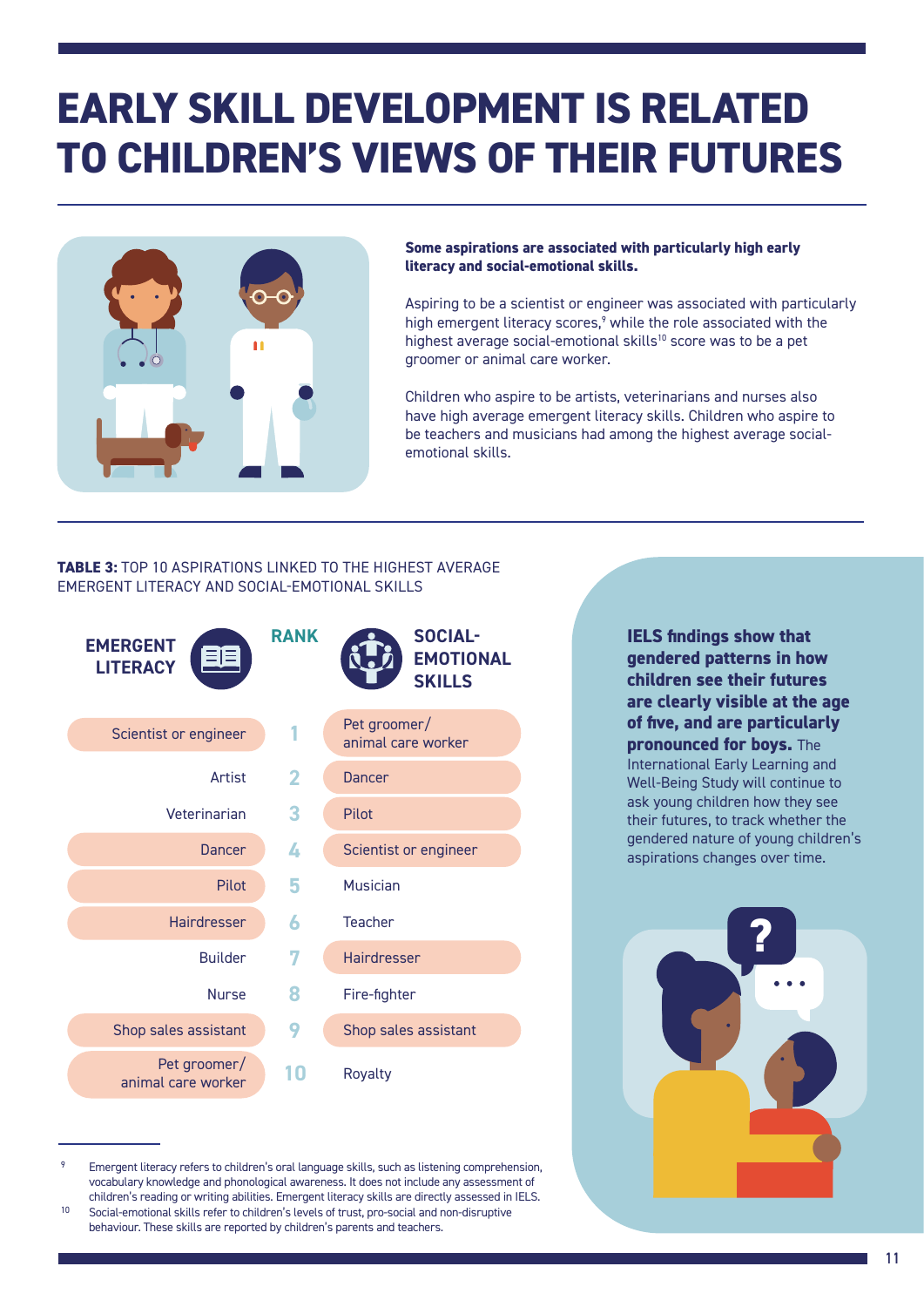## **REFERENCES**

Archer, L., DeWitt, J. and Wong, B. (2014), "Spheres of influence: What shapes young people's aspirations at age 12/13 and what are the implications for education policy?", *Journal of Education Policy*, Vol 29/1, pp. 58–85, [https://doi.org/10.1080/02](https://doi.org/10.1080/02680939.2013.790079) [680939.2013.790079.](https://doi.org/10.1080/02680939.2013.790079)

Chambers, N., et al. (2018), *Drawing the future*. Education and Employers, London.

Croll, P. (2008), "Occupational choice, socio-economic status and educational attainment: A study of the occupational choices and destinations of young people in the British Household Panel Survey", *Research Papers in Education*, Vol 23, pp. 243–268, <https://doi.org/10.1080/02671520701755424>.

Flouri, E., et al. (2015), "Neighbourhood, school and family determinants of children's aspirations in primary school", *Journal of Vocational Behavior*, Vol 87, pp. 71–79, <https://doi.org/10.1016/j.jvb.2014.12.006>.

Ganzeboom, H. B. G. (2010), "A new International Socio-Economic Index (ISEI) of occupational status for the International Standard Classification of Occupations 2008 (ISCO-08) constructed with data from the ISSP 2002–2007", paper presented at the annual meeting of the International Social Survey Programme, Lisbon, Portugal.

International Labour Office (2012), *International Standard Classification of Occupations: ISCO-08*, International Labour Organisation, Geneva.

International Labour Organisation (2020), "These professions are dominated by women", [https://ilostat.ilo.org/fr/these](https://ilostat.ilo.org/fr/these-occupations-are-dominated-by-women/)[occupations-are-dominated-by-women/](https://ilostat.ilo.org/fr/these-occupations-are-dominated-by-women/) (accessed 21 January 2021).

Mann, A., et al. (2019), *Dream Jobs: Teenagers' Career Aspirations and the Future of Work*, OECD Publishing, Paris.